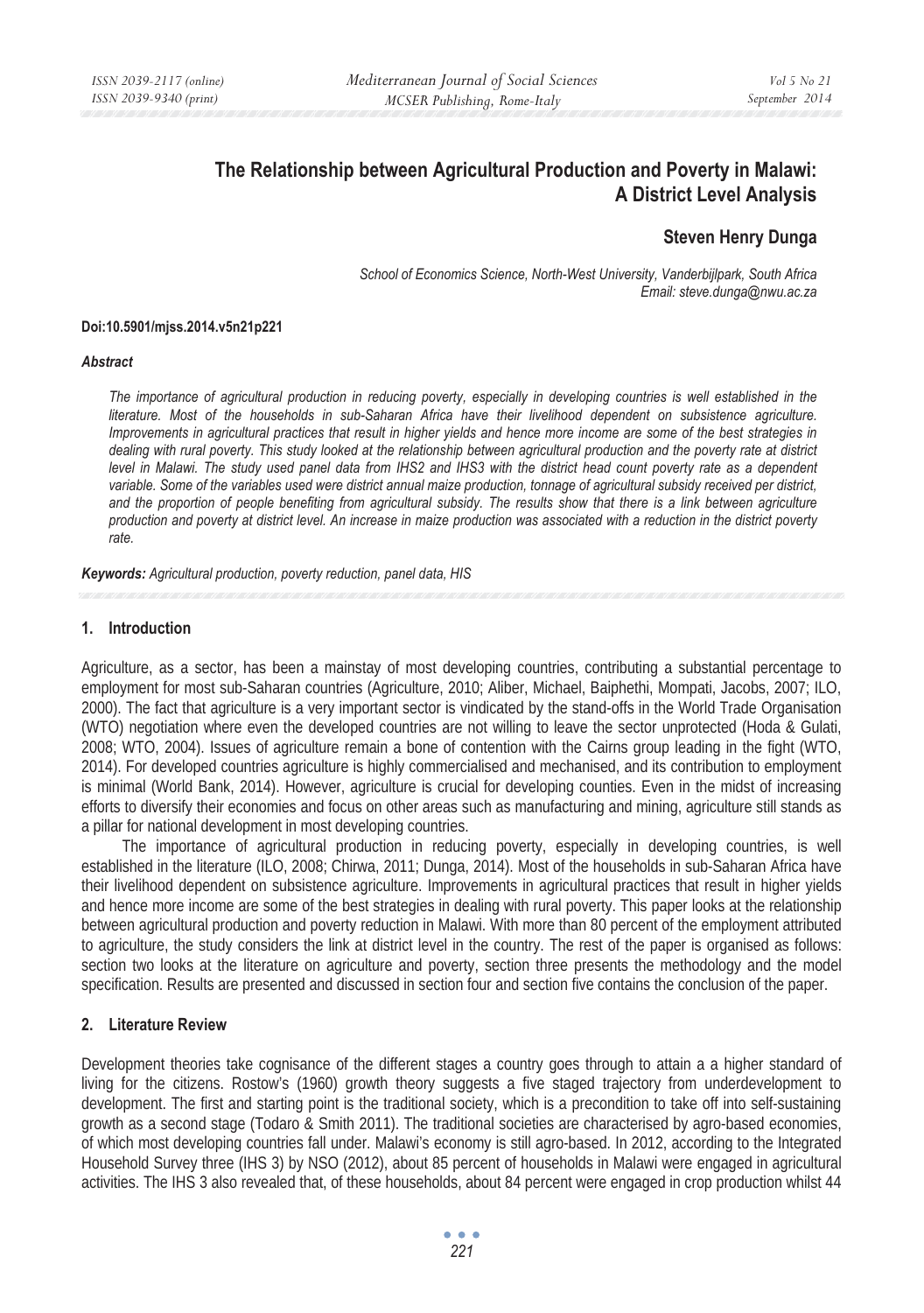| ISSN 2039-2117 (online) | Mediterranean Journal of Social Sciences | Vol 5 No 21    |
|-------------------------|------------------------------------------|----------------|
| ISSN 2039-9340 (print)  | MCSER Publishing, Rome-Italy             | September 2014 |
|                         |                                          |                |

percent reared livestock. The survey also revealed that 43 percent of households engaged in agricultural activities were engaged in both livestock rearing and crop cultivation. Thus, a bulk of Malawi economic activity is based on agriculture. This is not unique to Malawi. The ILO (2008) pointed out that, historically, agriculture has been and continues to be an engine of economic development, providing the food, feed, fibre and fuel with which to create more diversified products and services in other sectors. In many countries, agriculture continues to be the mainstay of rural livelihoods, a major contributor to GDP and an important source of export earnings (ILO, 2008).

The trajectory of poverty reduction from agriculture may follow different paths in different circumstances. A study by Dunga (2014) found that agricultural production in Malawi is linked to poverty through maize production and also access to input subsidy. The framework below shows other sectors that are to be looked simultaneously with agriculture production.



**Figure 1:** The interconnection of the channels of poverty reduction

#### **Source:** Dunga, (2014)

This indicates that in order for poverty reduction to be effective in the country, it must factor in agriculture as a channel for its success. A number of studies have shown the existence of a direct link between agricultural production and poverty reduction. Coxhead and Warr (1995 cited by Hull, 2009) found that an increase in agricultural productivity reduces poverty especially for the rural masses. DFID (2005) noted that agriculture should be placed at the heart of efforts to reduce poverty. They pointed out that there is a mass of evidence that increasing agricultural productivity has benefitted millions through higher incomes, more plentiful and cheaper food, and by generating patterns of development that are employment intensive and benefit both rural and urban areas.

According to NEPAD (un), improvement in agricultural performance has the potential to increase rural incomes and purchasing power for large numbers of people. This means that more than any other sector agriculture can uplift people scale en masse, especially in developing countries like Malawi where the majority of people are in agriculture. NEPAD states that with an improvement in agriculture, a virtuous cycle of reduced hunger, increased productivity, increased incomes and sustainable poverty reduction can be started (NEPAD cited in ILO 2008:6). The World Bank (2003) concurred and argued that rural poverty is as diverse as the rural poor in their livelihood strategies, but in most of the poorest developing countries, agriculture is the main source of rural economic growth. That is why improved agricultural productivity and growth are central to the Bank's strategy. The US, through its AID organisation, also views agricultural production as central. They contended that for many developing countries overall economic growth, trade expansion and increased income-earning opportunities depend on the performance of the agricultural sector. Therefore, in these developing countries, increases in agricultural productivity must be accelerated to reduce current levels of food insecurity and meet the food, job creation and income needs of new populations and, hence, reduce the incidences of poverty (USAID, 2004). In their argument for agriculture the CGIAR (2005) stated that agricultural growth is critical to achieving the MDGs. As the vast majority of potential beneficiaries of the MDGs depend on agriculture for a living, higher agricultural productivity is a precondition for achieving the goal of eradicating extreme poverty and hunger in the poor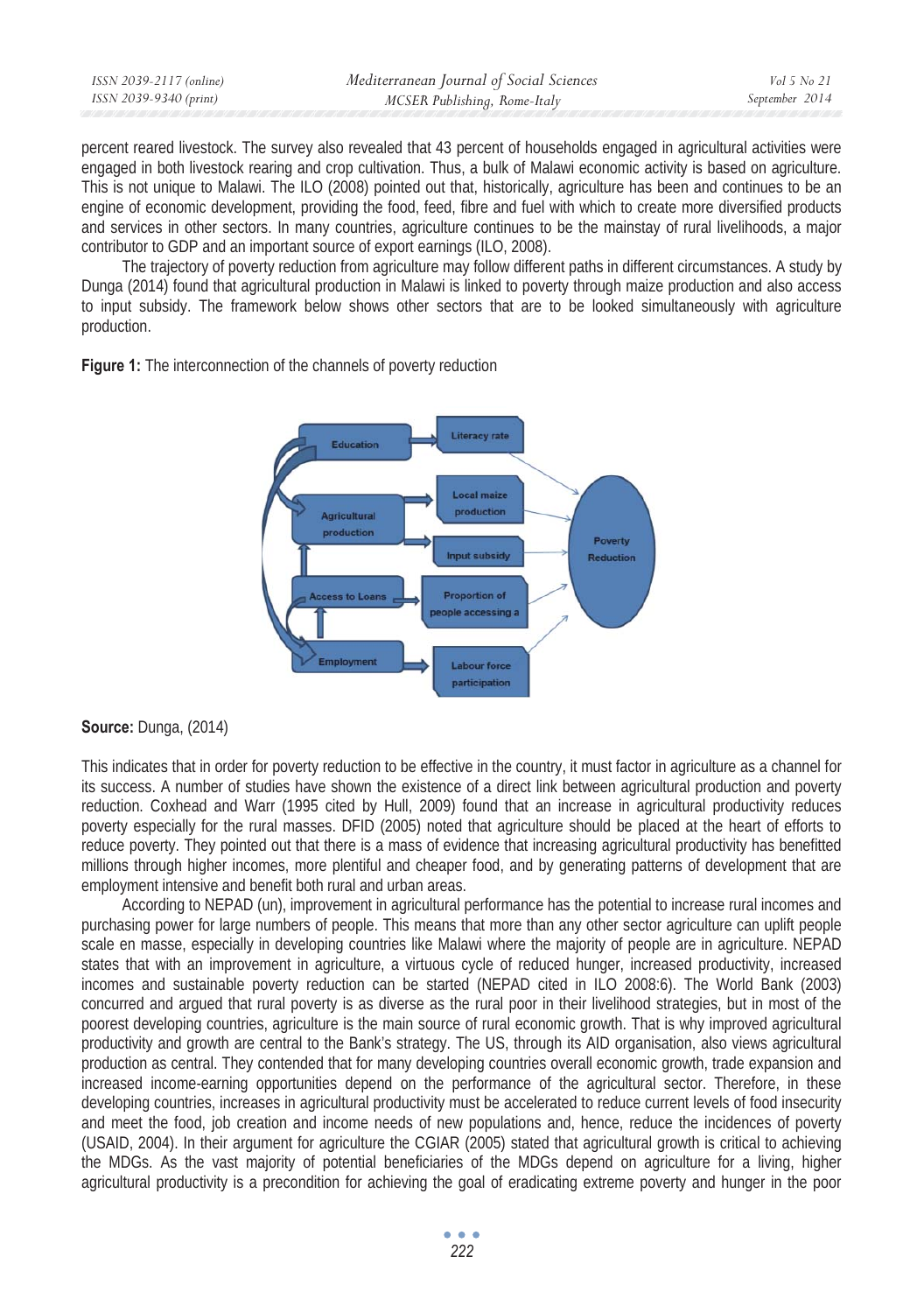| ISSN 2039-2117 (online) | Mediterranean Journal of Social Sciences | <i>Vol</i> 5 No 21 |
|-------------------------|------------------------------------------|--------------------|
| ISSN 2039-9340 (print)  | MCSER Publishing, Rome-Italy             | September 2014     |

countries. It is therefore through agricultural production that smallholder famers have a chance of rising out of poverty. This is directly dependent on their ability to increase the productivity of their crop and livestock husbandry activities. Agricultural production growth in developing countries has strong direct and indirect effects on non-agricultural growth. Perhaps more importantly the positive impact of agricultural growth on poverty reduction is more than proportional to the relative importance of the sector in the economy, (FAO, 2005).

Understanding the importance of agriculture as a channel for poverty reduction requires accompanying policies to enhance its effect. As stated by the International Labour Organisation, in its 98<sup>th</sup> session, agriculture cannot play this dynamic, wealth-creating role without an enabling policy environment. Also, there is need for adequate institutions and sufficient, well-targeted public and private investment that needs to work hand-in-hand with the agricultural initiatives. ILO noted that in LDCs these support structures are in existent of where there exist, inefficient and disappointing.

*"The experience of recent decades has been disappointing in this regard in a number of countries, particularly the LDCs, where investment has declined, rural poverty remains widespread and a very large share of the labour force is engaged in low-return agricultural work. Cuts in health and education budgets and in other public services, as well as the dismantling of publicly funded agricultural extension services during the structural adjustment processes of the 1980s and 1990s, undermined the foundation for bottom-up development for a generation. The effects are being felt today with a large number of poorly educated rural youth with few skills and poor job prospects and a smallholder agricultural sector that cannot thrive due to lack of support in terms of policy, infrastructure, inputs and investment"* (ILO 2008).

The relationship between poverty and agricultural production in Malawi has been also reported in studies by Chirwa, (2004) and (2008) where he linked agricultural production to land holding and poverty. The findings, according to Chirwa (2004), were that access to land was one of the major hindrances to household production and, hence, poverty alleviation. Chirwa argued that agricultural policies in Malawi favoured large-scale (estate) production at the expense of smallholder farmers who accounted for more than 80 percent of households. Smallholder farmers faced several constraints including landlessness, small land holdings, and declining agricultural productivity.

#### **3. Methodology and Data Collection**

The study uses data from Intergrated Household Survey 2 and 3 collected by the National Statistics Office of Malawi. The survey collected data from households on a number of variables.This paper uses the district poverty rate for the two IHS rounds as a dependent variable and a number of agriculture related variables as dependent variables as specified in section 3.2. The model uses panel data and was run in STATA using random effects GLS regression.

#### *3.1 Model specification*

The paper uses the random effects model as opposed to fixed effects model. This is because there are a number of weaknesses with the fixed effects model (FEM), especially if applied in this model. Some of the weaknesses in the FEM is that degrees of freedom are lost by including too many dummy variables. In this model, there is already a limited number of data points and loosing degrees of freedom would render the model unfit. An easy way to compensate for this is to account for the differences in the intercepts by putting them in the error term. The random effects model takes that into account. It has a composite of the error term from the individual districts and from the model. Therefore, the intercept used is the mean of all the district intercepts and the individual errors are a representation of the diversion of the district intercept from the mean intercept.

The Breusch-Pagan (BP) test is used to test whether it is appropriate to use the random effect or fixed effects model. The null hypothesis under the BP test is that variance is equal to zero. This assumption, that variance is equal to zero, means that there are no random effects and hence it is not appropriate to use random effects. This test for the model rejects the null hypothesis. The results produced a chi square test of 11.31 and a pvalue of 0.0004, which means the null hypothesis of variance equal to zero, is rejected and concludes that there are random effects, and hence the use of the random effects model is appropriate. So the REM, also known as the ECM, is of the following form:

 $DPR_{it} = \beta_{1t} + \beta_2 X_{2it} + \beta_3 X_{3it} + u_{it}$  ... (1)

Instead of treating  $\beta_{1i}$  as fixed, it is assumed that it is a random variable with a mean value of  $\beta_1$  without the subscript i. The intercept value for an individual district can be expressed as:

 $\beta_{1i} = \beta_1 + \varepsilon_i$  i = 1, 2... N ... (2) Where  $\varepsilon_i$  is a random error term with a mean value of zero and variance of  $\sigma_{\varepsilon}^2$ . Equation (1) then becomes:  $DPR_{it} = \beta_1 + \beta_2 X_{2it} + \beta_3 X_{3it} + \varepsilon_i + u_{it} ... (3)$  $\varepsilon_i + u_{it} = w_{it}$  Therefore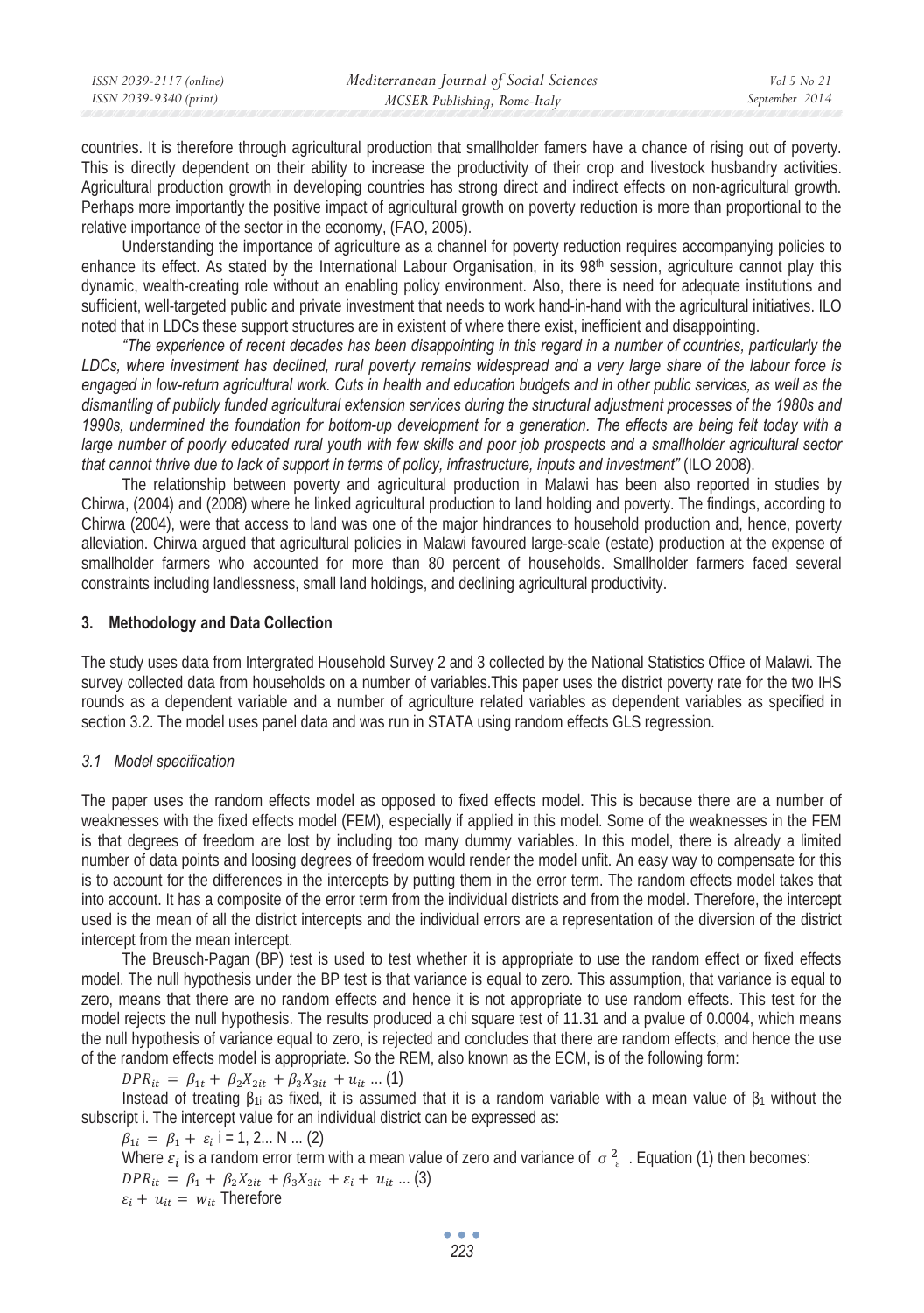$DPR_{it} = \beta_1 + \beta_2 X_{2it} + \beta_3 X_{3it} + w_{it}$  (4)

Where,  $w_{it}$  is the composite error term. The composite error term  $w_{it}$  consists of two components, namely  $\varepsilon_i$ , which is the cross-section, or individual districtspecific error component, and u<sub>it</sub>, which is the combined time series and cross-section error component. The model estimated used the district poverty rate as a dependent variable and a number of agricultural production related aspects as independent variables. This is as follows:

 $DPR_{it} = \beta_{1it} + \beta_{2it}$ Maize pro $_{it} + \beta_{3it}$ input Subsidy +  $\beta_{4it}$ people on subsidy $_{it} + \beta_{5it}$ price of Maize $_{it}$  +  $\beta_{\text{6it}}$ Literacy rate +  $\omega_{it}$  ... (5)

Where DPR is the District Poverty Rate,  $\beta_{1i}$  is the random effects intercept term,  $\beta_{2i}$ <sub>Lifer</sub> are the coefficients for the independent variables. Maize pro is the annual maize production measured in tonnage per district, Input Subsidy is the amount of subsidy received annually per district, also measured in tonnes. Price of maize is the average annual maize price per district. Literacy rate is also included in the model as it has a positive relationship with agricultural production, and  $\omega_{i}$  is the random effects composite error term.

#### **4. Results and Discussion**

Agricultural production in Malawi, especially at district level, is almost the only economic output. A study by Chirwa looked at the share of agriculture in the country from the 1970s, the trend of which is represented in Table 1.

**Table 1:** Trends in agricultural share of the economy

| Indicator                 | 1970-79 | 1980-84          | 1985-89 | 1990-94 | 1995-99 | 2000-05     |
|---------------------------|---------|------------------|---------|---------|---------|-------------|
| Share of agricultural GDP | 39.63   | 27.22<br>ن ۱.۷ د | 35.88   | 33.36   | 38.60   | 38.49       |
| Share of total employment | 39.84   | 48.79            | 45.88   | 49.96   | 69.17   | 70<br>Above |

#### **Source:** Chirwa et al. (2008:11)

It is therefore safe to associate or proxy economic activity to agricultural activities in this context. The section that follows discusses the variables that are considered important in linking poverty reduction to agricultural production.

| Table 2: Descriptive statistics of the variables in the agricultural model |  |  |
|----------------------------------------------------------------------------|--|--|
|----------------------------------------------------------------------------|--|--|

| Variable               | Obs. | Mean     | Std. Dev. | Min   | Max      |
|------------------------|------|----------|-----------|-------|----------|
| Hectare                | 62   | 35762.48 | 42043.24  | 1437  | 210726   |
| Local maize production | 62   | 21722.50 | 25003.86  | 1295  | 132135   |
| <b>Input Subsidy</b>   | 62   | 6285.172 | 4316.74   | 324.1 | 17712.75 |
| <b>Beneficiary</b>     | 62   | 77698.93 | 54050.13  | 6554  | 265939   |
| Maize price            | 62   | 26.51    | 5.243     | 39.75 |          |
| Literacy rate          | 62   | 66.94    | 14.02     | 34.1  | 93.      |

Calculation in STATA using IHS 2 and 3 data

Table 2 presents the descriptive statistics of the variables in the agricultural sector that are crucial in determining the relationship with poverty reduction. These variables are chosen due to their association with agricultural production in Malawi.

#### *4.1 A discussion of the variables under the agricultural production model*

This section justifies the choice of the variables used in the analysis of the relationship between poverty reduction and agricultural production in Malawi. The variables to be discussed include land holding, the input subsidy program, and maize production as per the descriptive statistics in Table 2.

#### *4.1.1 Land holding (hectares)*

One of the most important factors associated with agricultural production is the availability of land. Therefore, land available for maize production is considered an important factor in the model. A study by Chirwa (2004) found the link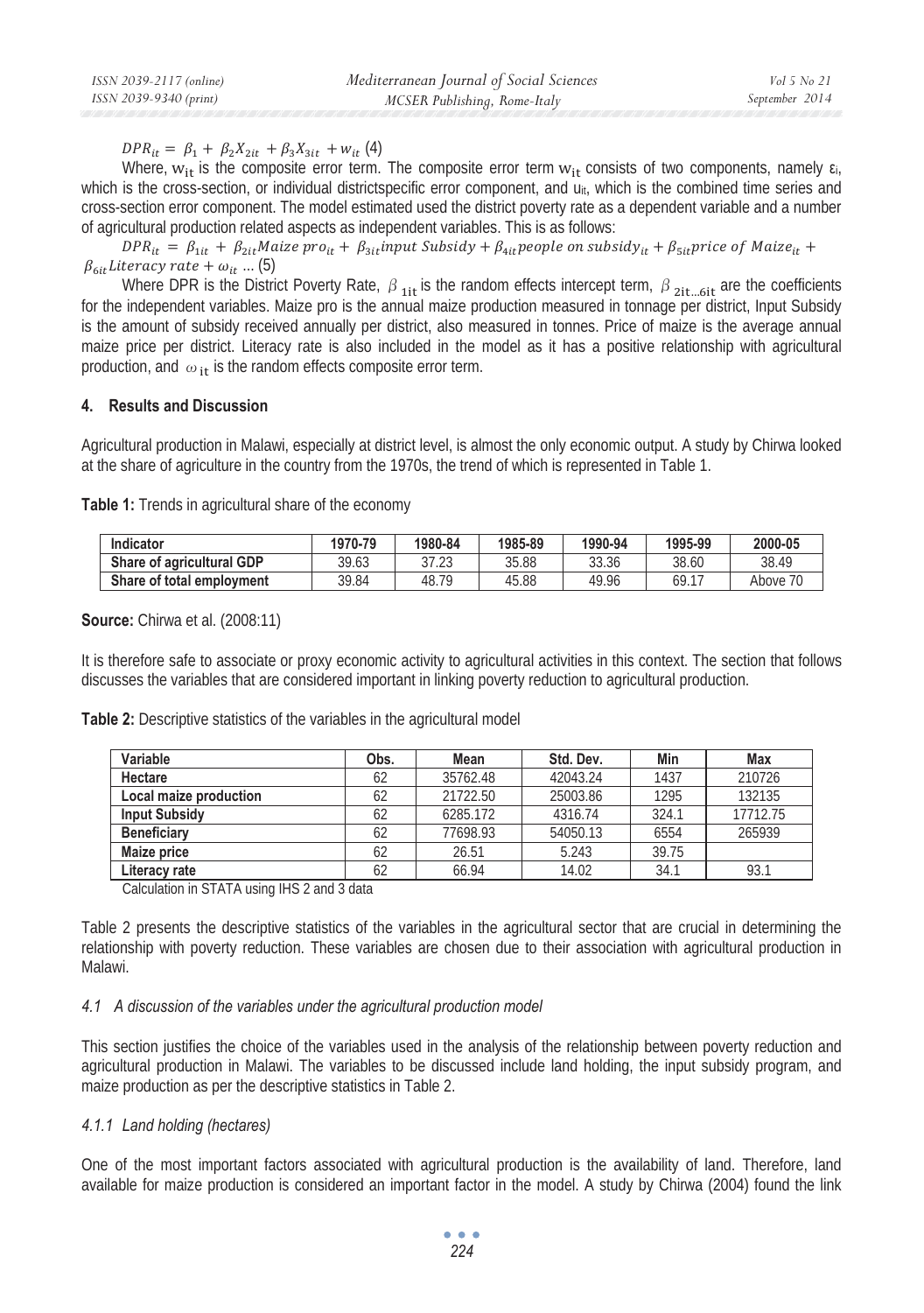| ISSN 2039-9340 (print)<br>September 2014 |  |
|------------------------------------------|--|
| MCSER Publishing, Rome-Italy             |  |

between poverty reduction and land holding to be crucial. The study revealed that agricultural policies had favoured large scale farmers at the peril of small holder farmers who accounted for 80 percent of the households in the country. Two of the main reasons or constraints that small holder farmers faced was landlessness and small land holding (Chirwa, 2004:1). Another study by Mukherjee and Benson (2003) reported that per capita consumption increased by 13–17 percent in response to increased cultivated area in Malawi (Mukherjee & Benson, 2003:352). According to the data, as reported in Table 2, on average, 35762.48 hectares are under maize cultivation per district in Malawi. There is also a clear indication that the distribution of land is varied in the districts. The maximum land under maize cultivation is 210726 hectares and the minimum is 1437, giving a range of 209289 hectares, which is an indication of very high disparities between the districts.

#### *4.1.2 Local maize production*

In Malawi food security for the nation is understood in the context of access to maize (Chirwa, 2008). Figure 2 shows the major food crops in Malawi.





There are a number of food crops grown in Malawi with the major one being maize, which is cultivated in all the districts of the country. Other crops include rice, which is only grown in a few districts that have the conditions necessary for rice production, namely Zomba in the south and Karonga in the northern region. Also, cassava, sorghum and potatoes are considered important food crops as depicted in Figure 2. Chirwa and Zakeyo (2003), in emphasising the importance of maize, stated that even if the total food production is above the minimum requirement for the country, should the production of maize be below the minimum, the nation considers itself to be food insecure for that year. The same sentiments about maize are echoed in the Ministry of Agriculture, where it is stated that the country is seen to be in a food crisis if the production and supply of maize falls below the minimum required levels. This can be so, despite the fact that other food crops also grown in the country, like rice and cassava, are alternatives to maize in some parts of the country. Maize remains the main staple food for Malawians (GoM, 2010:12). The importance of maize is even seen by the amount of land dedicated to maize cultivation by households across the regions in the country. Table 3 gives some indication of the importance of maize.

|  |  |  |  |  | Table 3: Small holder agriculture in Malawi in 2004 |  |  |  |  |
|--|--|--|--|--|-----------------------------------------------------|--|--|--|--|
|--|--|--|--|--|-----------------------------------------------------|--|--|--|--|

| Item                                                        | Northern region | <b>Central Region</b> | Southern region | <b>Nation</b> |
|-------------------------------------------------------------|-----------------|-----------------------|-----------------|---------------|
| Landholdings less than 0.5 ha /household (%)                |                 | 15.4                  | 25.4            | 19.9          |
| Less than 1.0 ha /household (%)                             | 31.4            | 40.6                  | 54.             | 46.2          |
| Maize growers (%)                                           | 93              |                       | 99              | 97            |
| Access to credit for food crop inputs (%)                   |                 |                       |                 |               |
| Percentage of smallholder farmers purchasing fertilizer (%) |                 | 44                    |                 |               |

**Source:** Dorward and Chirwa (2011)

**Source:** Chirwa *et al.,* (2008)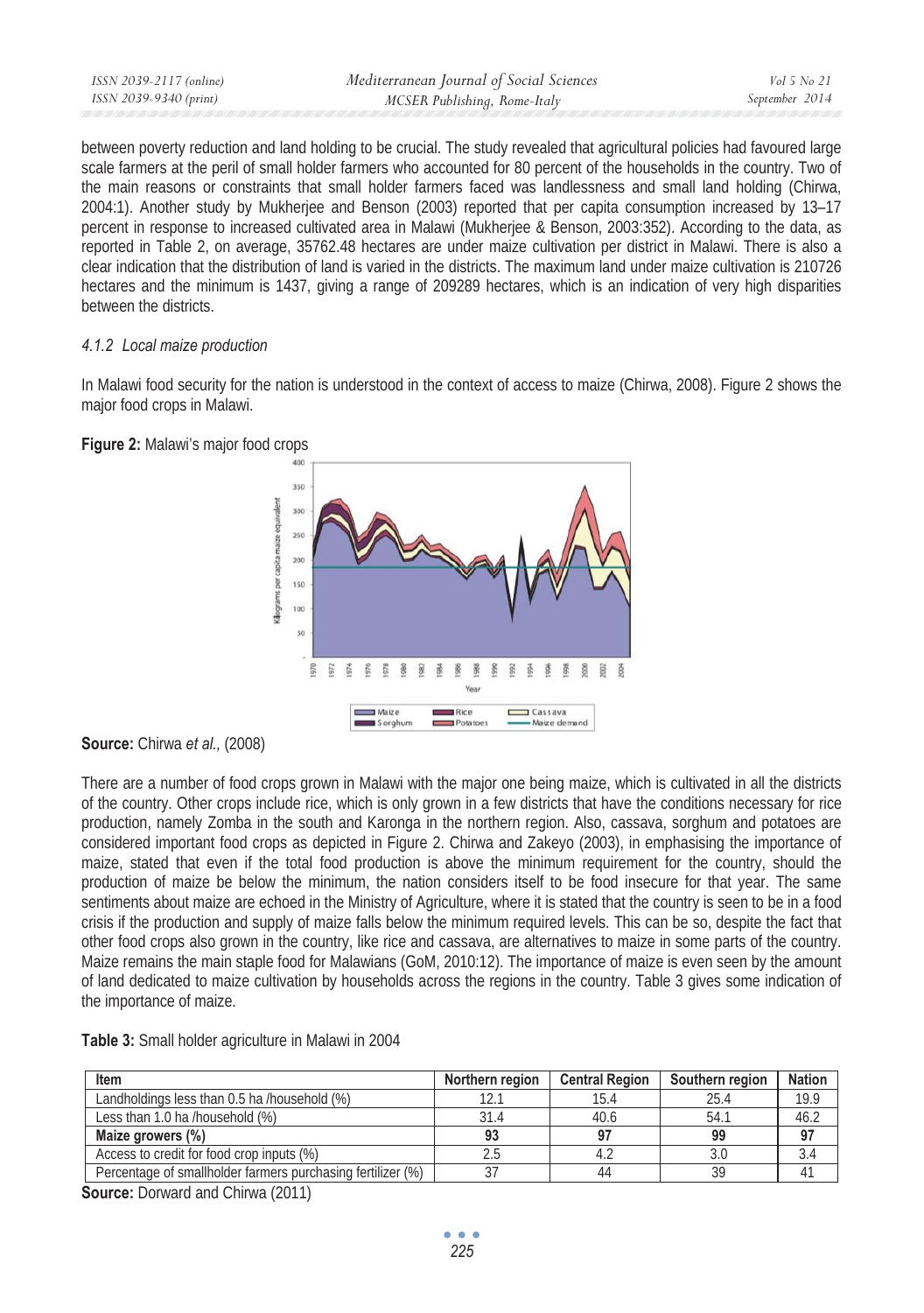## *4.1.3 Input subsidy*

Although there is so much attention given to agriculture, productivity remains the centre of the connection between agriculture and poverty reduction (Dorward & Chirwa, 2011). Looking at the percentage of smallholders that purchase fertilizer in Table 3, it is clear that most farmers cannot afford this strategic input. In the 2004/2005 growing season, the government introduced a subsidy on fertilizer, which to a greater extent makes it possible for most poor households to use the input. The input subsidy is therefore important in explaining the changes that have happened in the agriculture sector since 2004. This is the reason that the input subsidy variable is included as an independent variable in the model. The variable is measured in terms of tonnes of fertilizer received per district. The descriptive statistics in Table 2 indicated that, on average, 6285.172 tonnes are received per district. Although it is clear that other districts benefit more as the maximum tonnage received per district is reported to be 17712.75 and the minimum is at 324.1 tonnes.

| Regression model with maize production as the<br>only independent variable |                    |            | Regression model with all the independent variables<br>specified in equation 5 |             |
|----------------------------------------------------------------------------|--------------------|------------|--------------------------------------------------------------------------------|-------------|
| Variable                                                                   | <b>Coefficient</b> | p-value    | <b>Coefficient</b>                                                             | P-value     |
| Constant                                                                   | 58.881             | $0.000***$ | 65.297                                                                         | $0.000***$  |
| Local Maize production                                                     | $-0.003134$        | $0.001***$ | $-0.0001$                                                                      | 0.497       |
| <b>Hectors</b>                                                             |                    |            | $-0.000072$                                                                    | 0.39        |
| <b>Input Subsidy</b>                                                       |                    |            | $-0.0020$                                                                      | $0.06*$     |
| Beneficiary of subsidy                                                     |                    |            | .000.                                                                          |             |
| Maize price                                                                |                    |            | $-0.07412$                                                                     | 0.769       |
| Wald chi 2                                                                 | 11.96              | $0.000***$ | 16.48                                                                          | $0.0056***$ |

**Table 4:** Results of the agricultural production and poverty model

Calculation using Integrated Household Survey data (significant at 1%\*\* ,5%\*\* 10%\*)

The results of the simple regression model show that a one ton increase in local maize production reduces the district poverty rate by -0.003, and it is significant even at 1percent significance level with a p-value of 0.001. The fact that there is a negative relationship between the district poverty rate and maize production confirms the *a priori* expectation that improvements in agricultural production can help reduce incidences of poverty in the country.

However, to further investigate the relationship between the poverty rate and agricultural production, the study estimates the model specified in equation (5) with more independent variables that are expected to have a bearing on the relationship between agricultural production and the district poverty rate.

The outcome of the model is not impressive in terms of the significance of the coefficients. Only the input subsidy is significant at 10 percent significance level with a p-value of 0.06. This result leads to rejecting the null hypothesis that there is no relationship between input subsidy and poverty reduction. The conclusion drawn from this significant coefficient is that the inputs subsidy program significantly affects the poverty rate at district level. The input subsidy is measured in tonnes received per district, which means a one ton increase in the subsidy received per district reduces poverty at district level by 0.002. This significant result with regard to the subsidy is in agreement with a study by Dorward and Chirwa (2011), who also found that the fertilizer subsidy led to significant increases in national maize production and productivity, and consequently contributed to increased food availability, higher real wages and wider economic growth, and poverty reduction in the country (Dorward & Chirwa, 2011).

Although not significant in the model, the hectares under maize cultivation and the maize price have all indicated a negative relationship with the district poverty rate. This is in agreement with the *a priori* expectation that an increase in land cultivated should lead to a reduction in poverty. A study by Mukherjee and Benson (2003), found that an increase in cultivated land also increased per capita consumption in Malawi. It can however be argued that the result in this study is only representing the inelasticity of land over time. Increased land cultivation is only possible when there is land lying idle, or as the pareto principle would call it, inefficient use of land. In cases where all the land is being used, this increase may only constitute a change of usage.

Maize price also has a coefficient that is not significant as far as affecting the district poverty rate is concerned. However, the negative sign means that the higher the maize price the lower the district poverty rate. That the result is not significant may largely point to the fact that maize prices are higher during times of shortage, and that when there is a shortage, it is mostly the poor that suffer as they struggle to buy food. Therefore a significant relationship between maize price and poverty would have been worrisome in policy terms.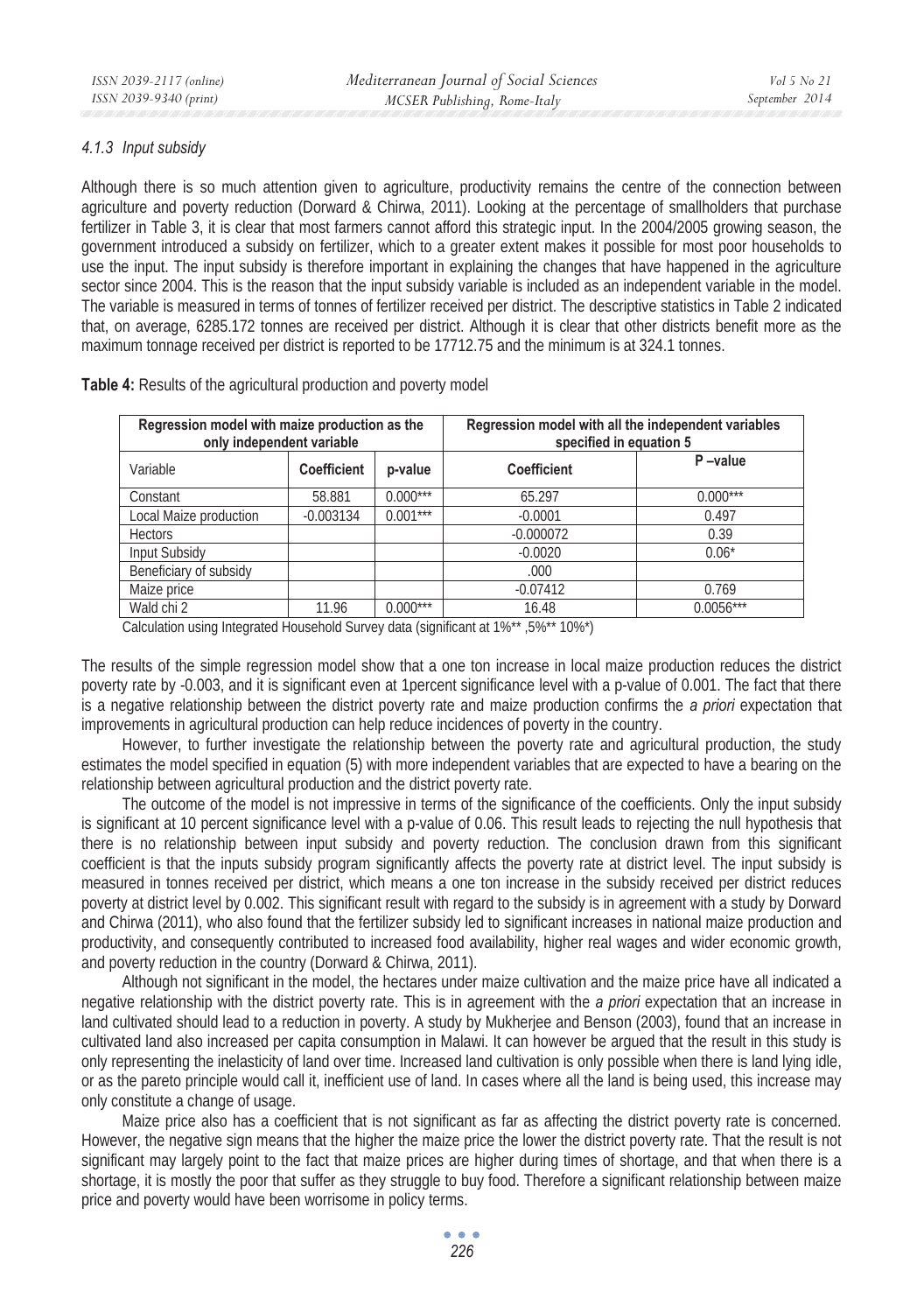The Wald chi square test statistic is also significant, showing that the null hypothesis, that all the variables in the model are equal to zero, cannot be accepted. With a p-value of 0.0056 for the simple regression and 0.000 for the multiple regression, the models are significant at 1percent significance level. Hence, the model specification cannot be questioned.

#### **5. Conclusion**

The main conclusion drawn from the empirical analysis of the relationship between agricultural production and district poverty rate is that, increased agricultural production proxied by local maize production is crucial for poverty reduction in the country. This result is in agreement with a number of studies that also found a strong relationship between agriculture and poverty reduction. A study by Cervantes-Godoy and Dewbre (2010), found that growth in agricultural incomes were of special importance in a twenty five country. DFID (2004) also found that increased agriculture productivity is a key to poverty reduction.

The fact that 85 percent of the labour force in Malawi are in agriculture implies that, if incomes from agriculture increase, then 85 percent of the labour force will benefit. It is therefore clear from this result that government policies aimed at promotion of productivity would be more pro-poor. Productivity becomes the important aspect since with all the land under usage output can only be increased if there is advancement in productivity. Therefore, policies like the fertilizer subsidy, which have proven to increase productivity (Dorward & Chirwa, 2011), have to be encouraged. There is also a need to research better varieties of maize that would lead to higher output. Programs that would encourage farmers to venture into irrigation so as to avoid the effects of changing weather patterns would also work to the advantage of poor households.

### **References**

- Agriculture, F. (2010). Estimate of the contribution of the agricultural sector to employment in the South African economy. Pretoria: Government Printer.
- Aliber, M. Baiphethi, M. & Jacobs, P. (2007). scenarios, 132–163.
- CGIAR. (2005). *Agricultural Research matters: Achieving the Millennium development Goals.* Washington DC.
- Chilonda, P., Machethe, C., & Minde, I. (2007, May). Poverty, Food security and Agricultural trends in southern Africa. *Regional Strategic Analysis and Knowledge support System: Southern Africa*.
- Chirwa, E.W. (2004). *Access to Land, Growth and Poverty Reduction in Malawi.* PLACE
- Chirwa, E., Kumwenda, I., Jumbe, C., P.Chilonda, & Minde, I. (2008, October). Agricultural growth and Poverty reduction in Malawi: Past Performance and Recent trends. *ReSAKSS Working Paper No.8, International Crops Research Institute for the Semi-Arid Tropics (ICRISAT)*(policy Research Institute (IFPRI) and International Water Management Institute (IWMI).
- Datt, G., Simler, K., Mukherjee, S., & Dava, G. (2002). Determinants of poverty in Mozambique: 1996-97 food consumption and nutrition division discussion paper No 78. *International Food Policy Research institute.* Washington DC.
- DFID. (2005). *Growth and poverty reduction: the role of agriculture.* London: UK Department for International.
- Dunga, S.H. (2014). The channels of poverty reduction in Malawi: a district level analysis. Unpublished thesis: North-West University (Vanderbijlpark).
- FAO. (2005). *Beijing consensus on the future of global agriculture and rural areas A blue print for action.* Rome.
- Frees, E. W. (2004). *Longitudinal and panel data: Analysis and application in the social sciences.* New York: Cambridge University Press.
- Gujarati, D. N. (2004). *Basic Econometrics.* NY: The McGraw Hill.
- Hoda, A., & Gulati, A. (2008). WTO negotiations on agriculture and developing countries. Johns Hopkins University Press: Baltimore.

ILO. (2008). Promotion of rural employment for poverty reduction. *97th Session.* International Labour Office Geneva.

- NEC, NSO, & IFPRI. (2001). *The Determinants of Poverty in Malawi 1998 An Analysis of the Malawi Integrated Household Survey.* Lilongwe.
- NEPAD. (2003). *Comprehensive Africa Agriculture Development Programme; World Bank:.*
- NSO. (1998). *Intergrated Household Survey.* Zomba: National statistics Office, Government Press.
- NSO. (2005). *Intergrated Household Survey (IHS2).* Zomba: Governmet Press.
- NSO. (2012). *Intergrated Household Survey 3 (IHS 3).* Zomba: National stistical office of Malawi (Government Press).
- Todaro, M., & Smith, S. C. (2011). *Economic Development.* (11, ed.) London: Pearson.
- UNDP. (2008). *Malawi Poverty Report.PLACE*
- UNDP. (2011). *Human Development Report, sustainability and equity: a better future for all.* NY: Palgrave Macmillan.
- USAID. (2004). *USAID agriculture strategy: Linking producers to markets .* Washington DC.
- WTO. (2004). The issues , and where we are now, (December), 1–88.